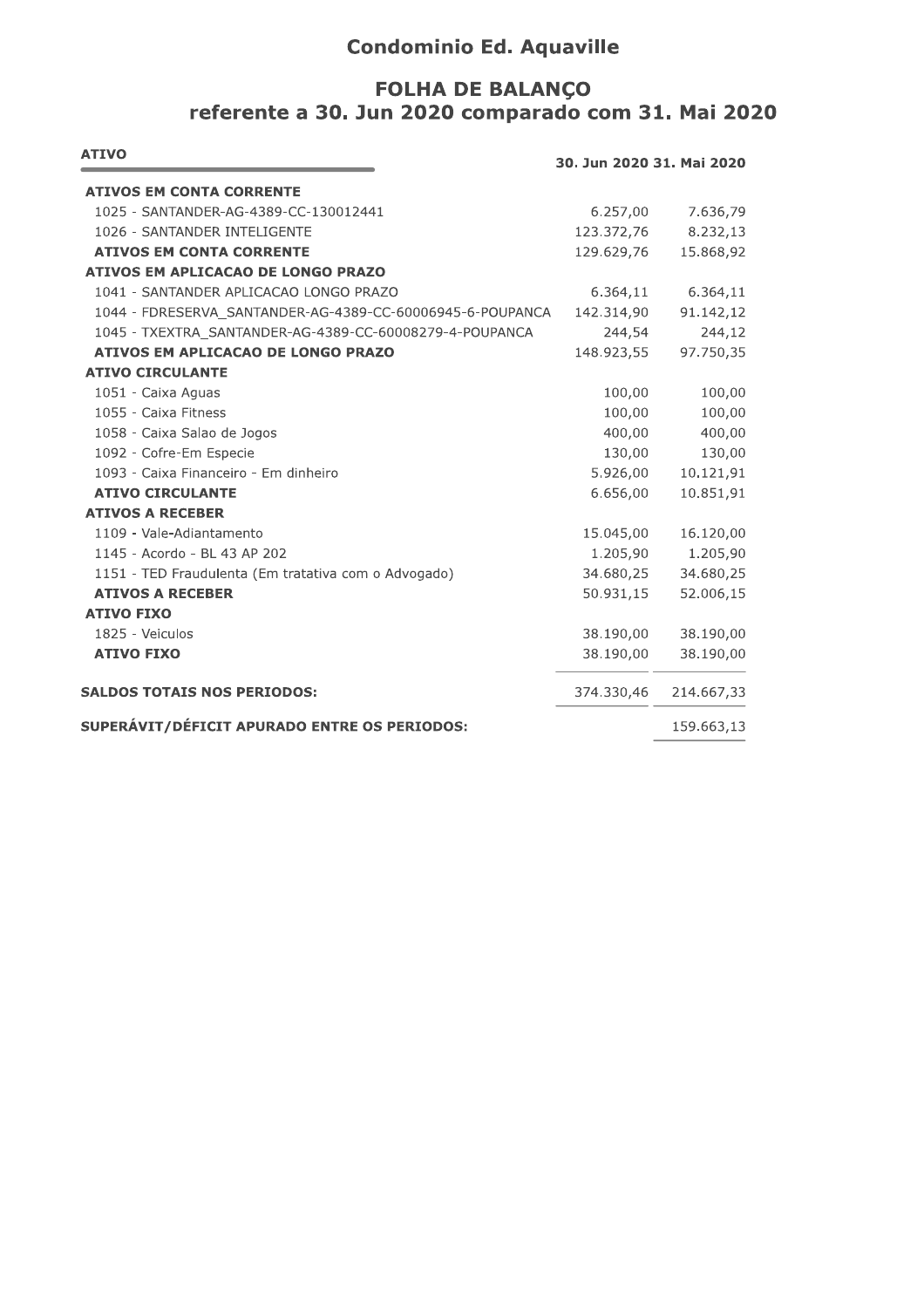## **Condominio Ed. Aquaville**

## **RECEITAS x DESPESAS** pelo período 01. Junho 2020 Até 30. Junho 2020

| <b>RECEITAS</b>                                                               | 01. Jun 2020<br>30. Jun 2020 |
|-------------------------------------------------------------------------------|------------------------------|
| <b>RECEITAS DE TAXAS ORDINARIAS</b>                                           |                              |
| 3711 - Taxa Ordinaria-201711                                                  | 895,00                       |
| 3902 - Taxa Ordinaria-201902                                                  | 945,00                       |
| 3905 - Taxa Ordinaria-201905                                                  | 990,00                       |
| 3906 - Taxa Ordinaria-201906                                                  | 1.980,00                     |
| 3907 - Taxa Ordinaria-201907                                                  | 1.980,00                     |
| 3908 - Taxa Ordinaria-201908                                                  | 1.980,00                     |
| 3909 - Taxa Ordinaria-201909                                                  | 990,00                       |
| 3910 - Taxa Ordinaria-201910                                                  | 1.980,00                     |
| 3911 - Taxa Ordinaria-201911                                                  | 1.980,00                     |
| 3912 - Taxa Ordinaria-201912                                                  | 990,00                       |
| 4001 - Taxa Ordinaria-202001                                                  | 990,00                       |
| 4002 - Taxa Ordinaria-202002                                                  | 2.970,00                     |
| 4003 - Taxa Ordinaria-202003                                                  | 6.240,00                     |
| 4004 - Taxa Ordinaria-202004                                                  | 15.750,00                    |
| 4005 - Taxa Ordinaria-202005                                                  | 19.765,00                    |
| 4006 - Taxa Ordinaria-202006                                                  | 435.760,00                   |
| 4007 - Taxa Ordinaria-202007                                                  | 15.600,00                    |
| 4008 - Taxa Ordinaria-202008                                                  | 1.040,00                     |
| 4009 - Taxa Ordinaria-202009                                                  | 2.080,00                     |
| 4010 - Taxa Ordinaria-202010                                                  | 1.040,00                     |
| <b>RECEITAS DE TAXAS ORDINARIAS</b>                                           | 515.945,00                   |
| RECEITA DE TAXAS PARA FUNDO DE RESERVA                                        |                              |
| 5711 - Taxa Fundo de Reserva-201711                                           | 5,00                         |
| 5902 - Taxa Fundo de Reserva-201902                                           | 5,00                         |
| 5905 - Taxa Fundo de Reserva-201905                                           | 5,00                         |
| 5906 - Taxa Fundo de Reserva-201906                                           | 10,00                        |
| 5907 - Taxa Fundo de Reserva-201907                                           | 10,00                        |
| 5908 - Taxa Fundo de Reserva-201908                                           | 10,00                        |
| 5909 - Taxa Fundo de Reserva-201909                                           | 5,00                         |
| 5910 - Taxa Fundo de Reserva-201910                                           | 10,00                        |
| 5911 - Taxa Fundo de Reserva-201911                                           | 10,00                        |
| 5912 - Taxa Fundo de Reserva-201912                                           | 5,00                         |
| 6001 - Taxa Fundo de Reserva-202001                                           | 5,00                         |
| 6002 - Taxa Fundo de Reserva-202002                                           | 15,00                        |
| 6003 - Taxa Fundo de Reserva-202003                                           | 30,00                        |
| 6004 - Taxa Fundo de Reserva-202004                                           | 75,00                        |
| 6005 - Taxa Fundo de Reserva-202005                                           | 95,00                        |
| 6006 - Taxa Fundo de Reserva-202006                                           | 2.085,00                     |
| 6007 - Taxa Fundo de Reserva-202007                                           | 75,00                        |
| 6008 - Taxa Fundo de Reserva-202008                                           | 5,00                         |
| 6009 - Taxa Fundo de Reserva-202009                                           | 10,00                        |
| 6010 - Taxa Fundo de Reserva-202010<br>RECEITA DE TAXAS PARA FUNDO DE RESERVA | 5,00<br>2.475,00             |
| <b>RECEITA DE TAXAS EXTRAS</b>                                                |                              |
| 7711 - Taxa Fundo de Melhoria-201711                                          | 50,00                        |
| 7910 - Taxa Extra Reveillon 2019/2020 -201910                                 | 300,00                       |
| 8003 - Taxa Fundo de Reforço Estrutural -202003                               | 4.800,00                     |
| 8004 - Taxa Fundo de Reforço Estrutural -202004                               | 7.800,00                     |
| 8005 - Taxa Fundo de Reforço Estrutural -202005                               | 5.700,00                     |
| 8006 - Taxa Fundo de Reforço Estrutural -202006                               | 36.600,00                    |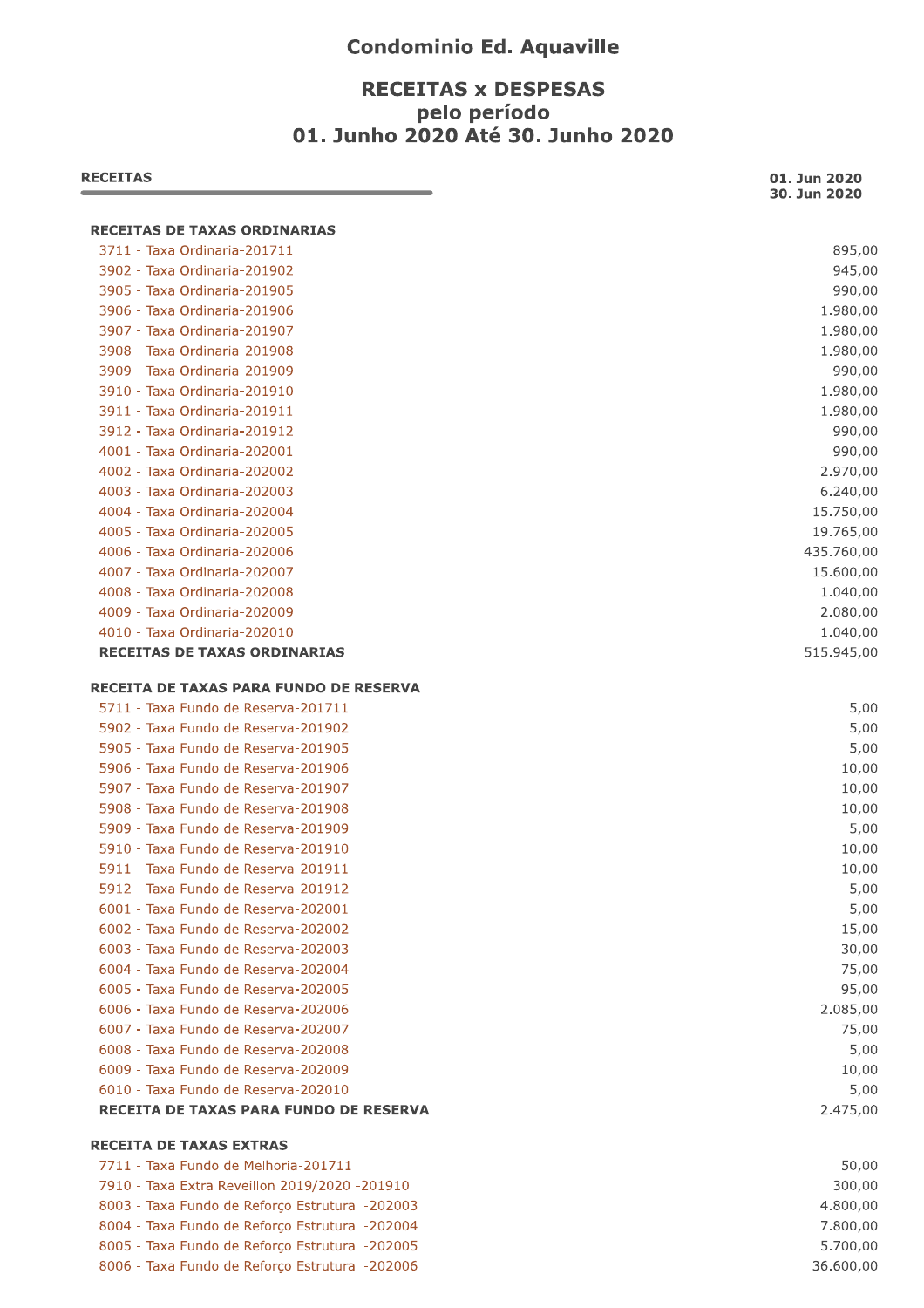| 8007 - Taxa Fundo de Reforço Estrutural -202007<br>8008 - Taxa Fundo de Reforço Estrutural -202008 | 1.500,00<br>600,00    |
|----------------------------------------------------------------------------------------------------|-----------------------|
| <b>RECEITA DE TAXAS EXTRAS</b>                                                                     | 57.350,00             |
| <b>RECEITAS COM OUTRAS TAXAS</b>                                                                   |                       |
| 9203 - Taxa Extra Ressarc, Mao de forca e Portao                                                   | 140,00                |
| <b>RECEITAS COM OUTRAS TAXAS</b>                                                                   | 140,00                |
| <b>OUTRAS RECEITAS</b>                                                                             |                       |
| 9375 - Provisao-A Maior arrecadado dentro do Vencimento                                            | (220,00)              |
| 9376 - Receita com Multa de Atraso                                                                 | 8.500,69              |
| 9377 - Receita com Juros de Aplicacoes                                                             | 144,03                |
| 9398 - Creditos Diversos                                                                           | 2.873,15              |
| 9399 - Receitas com Depositos Ainda Nao Identificadas                                              | 4.135,00              |
| <b>OUTRAS RECEITAS</b>                                                                             | 15.432,87             |
| <b>TOTAL DE RECEITAS</b>                                                                           | 591.342,87 $\cdot$    |
| <b>DESPESAS</b>                                                                                    |                       |
|                                                                                                    |                       |
| <b>DESPESAS COM PRODUTOS PARA VENDA</b><br>9402 - Despesa com Compras de Bebidas                   | 820,08                |
| <b>DESPESAS COM PRODUTOS PARA VENDA</b>                                                            | 820,08                |
| <b>DESPESAS COM MATERIAIS DE CONSUMO</b>                                                           |                       |
| 9451 - Despesa com Material Eletrico                                                               | 6.175,67              |
| 9452 - Despesa com Material Hidraulico                                                             | 812,23                |
| 9453 - Despesa com Material de Limpeza                                                             | 6.194,28              |
| 9454 - Despesa com Produtos Quimicos Piscina                                                       | 5.253,84              |
| 9455 - Despesa com ETA                                                                             | 2.219,00              |
| 9456 - Despesa com Jardinagem                                                                      | 2.551,00              |
| 9457 - Despesa com Dedetizacao                                                                     | 953,82                |
| 9459 - Despesa com Materiais de Escritorio                                                         | 20,00                 |
| 9460 - Despesas com Equipamentos Eletro-Eletronicos<br><b>DESPESAS COM MATERIAIS DE CONSUMO</b>    | 2.534,90<br>26.714,74 |
| <b>DESPESAS FOLHA DE PESSOAL/TRIBUTOS</b>                                                          |                       |
| 9510 - Despesa com Salarios                                                                        | 121.550,57            |
| 9511 - Despesa com Salarios Complementar                                                           | 2.660,00              |
| 9512 - Despesa com Ferias                                                                          | 2.778,56              |
| 9513 - Despesa com Rescisao de Funcionarios                                                        | 11.276,96             |
| 9514 - Despesa com FGTS-Rescisao                                                                   | 13.072,36             |
| 9516 - Despesa com INSS                                                                            | 43.131,23             |
| 9517 - Despesa com FGTS                                                                            | 265,98                |
| 9520 - Despesa com Alimentacao - CONTRATO                                                          | 20.263,00             |
| 9521 - Despesa com Vale-Transporte                                                                 | 5.675,80              |
| 9522 - Despesa com Transporte Funcionarios                                                         | 13.206,00             |
| 9523 - Despesa com IRRF                                                                            | 2.632,76              |
| 9524 - Despesa com Plano de Saude-Contrato                                                         | 15.082,35             |
| 9525 - Despesa com Medicamentos                                                                    | 600,00                |
| 9526 - Despesa com Pensao Alimenticia                                                              | 541,03                |
| 9527 - Despesa com Cafe da Manha/Lanche-Contrato                                                   | 4.812,75              |
| 9528 - Despesa com ISS                                                                             | 584,81                |
| 9531 - Despesa com EPI                                                                             | 207,30                |
| 9535 - Despesa com Pessoal-Diversos                                                                | 100,00<br>9.110,00    |
| 9536 - Despesa com Auxilio Combustivel<br>9537 - Despesa com Cesta Basica                          | 1.453,80              |
| <b>DESPESAS FOLHA DE PESSOAL/TRIBUTOS</b>                                                          | 269.005,26            |
| <b>SERVICOS ESSENCIAIS</b>                                                                         |                       |
| 9560 - Despesa com Energia Eletrica                                                                | 26.645,66             |
| 9562 - Despesa com Gas GLP                                                                         | 17.178,83             |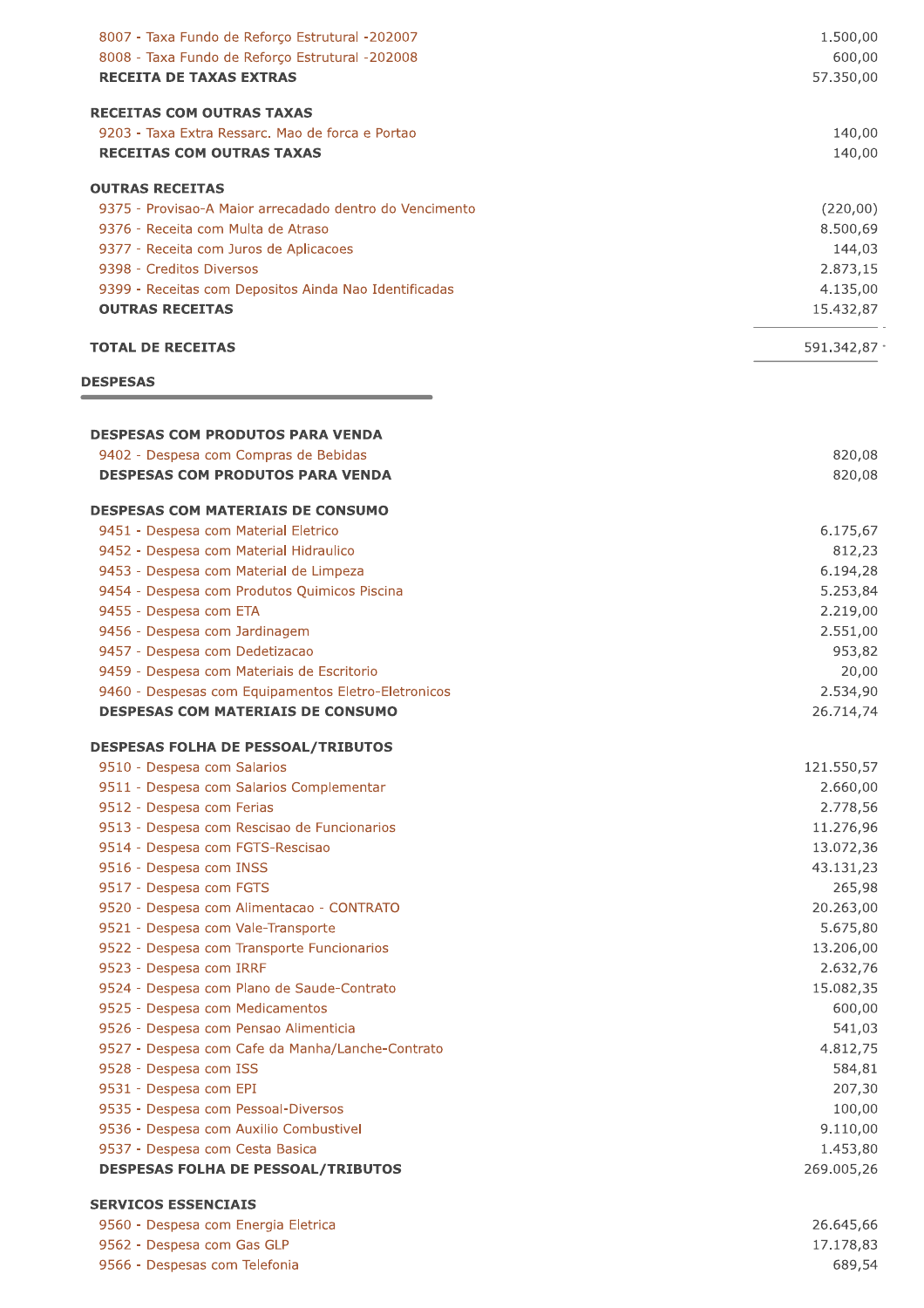| 9569 - Despesas com Provedor de Internet-Contrato<br>998,00<br>9570 - Despesas com TV por Assinatura - Contrato<br>568,79<br>9571 - Despesas com Manutencao do Sistema Cameras<br>2.090,00<br><b>SERVICOS ESSENCIAIS</b><br>48.431,62<br><b>DESPESAS ADMINISTRATIVAS</b><br>747,00<br>9612 - Despesas com Copias-Contrato<br>5.746,30<br>9616 - Despesas com Contador-Contrato<br>9618 - Despesa com Seguro de Bens do Condominio<br>1.182,86<br>9620 - Despesa com Software-Manutencao-Contrato<br>399,20<br>9622 - Despesas com Manutencao de Veiculos<br>121,00<br><b>DESPESAS ADMINISTRATIVAS</b><br>8.196,36<br><b>MANUTENCAO E CONSERVACAO</b><br>9655 - Despesa com Manutencao de Maquinas Eletricas/Bombas<br>5.759,07<br>4.792,80<br>9663 - Despesas com Aquisicao de Equipamentos/Ferramentas<br>9665 - Despesas com Manutencao Central Telefonica<br>2.102,00<br>706,00<br>9667 - Despesas com Manutencao Computadores<br>9669 - Despesas com Manutencao de Controle de Acesso<br>1.740,00<br>9673 - Despesas com Manutencao de Bastoes / Ponto Eletronico (Contrato)<br>365,13<br>9675 - Despesa com Manutencao da Antena Coletiva-Contrato<br>825,00<br><b>MANUTENCAO E CONSERVACAO</b><br>16.290,00<br><b>OBRAS E/OU MELHORIAS</b><br>9760 - Despesas com Conservacao/Melhorias<br>22.899,80<br>9770 - Despesas com Obras<br>40,00<br>9785 - Despesas com Terraplanagem<br>950,00<br><b>OBRAS E/OU MELHORIAS</b><br>23.889,80<br><b>DESPESAS DIVERSAS</b><br>9810 - Despesas com Combustivel<br>1.007,42<br>9820 - Despesas com Esporte/Lazer<br>4.800,00<br>9845 - Despesas com Advogados<br>2.000,00<br>9848 - Despesas com Controle de Animais (Gatos, Pombos)<br>1.002,50<br>588,00<br>9849 - Despesas com Servicos Graficos<br><b>DESPESAS DIVERSAS</b><br>9.397,92<br><b>DESPESAS FINANCEIRAS</b><br>9860 - Despesas com Cobranca Bancaria<br>2.186,62<br><b>DESPESAS FINANCEIRAS</b><br>2.186,62<br><b>DESPESAS EXTRAORDINARIAS</b><br>17.175,00<br>9931 - Despesas com Repaginacao Aquaville<br>9.572,34<br>9934 - Despesas com Reforco dos Blocos<br><b>DESPESAS EXTRAORDINARIAS</b><br>26.747,34<br><b>TOTAL DE DESPESAS</b><br>431.679,74<br>SUPERÁVIT/(DÉFICIT):<br>159.663,13 | 9568 - Despesas com Telefonia-Tronco de Ramais-Contrato | 260,80 |
|----------------------------------------------------------------------------------------------------------------------------------------------------------------------------------------------------------------------------------------------------------------------------------------------------------------------------------------------------------------------------------------------------------------------------------------------------------------------------------------------------------------------------------------------------------------------------------------------------------------------------------------------------------------------------------------------------------------------------------------------------------------------------------------------------------------------------------------------------------------------------------------------------------------------------------------------------------------------------------------------------------------------------------------------------------------------------------------------------------------------------------------------------------------------------------------------------------------------------------------------------------------------------------------------------------------------------------------------------------------------------------------------------------------------------------------------------------------------------------------------------------------------------------------------------------------------------------------------------------------------------------------------------------------------------------------------------------------------------------------------------------------------------------------------------------------------------------------------------------------------------------------------------------------------------------------------------------------------------------------------------------------------------------------------------------------------------------------------------------------------------------------------------------------------------------------------------------|---------------------------------------------------------|--------|
|                                                                                                                                                                                                                                                                                                                                                                                                                                                                                                                                                                                                                                                                                                                                                                                                                                                                                                                                                                                                                                                                                                                                                                                                                                                                                                                                                                                                                                                                                                                                                                                                                                                                                                                                                                                                                                                                                                                                                                                                                                                                                                                                                                                                          |                                                         |        |
|                                                                                                                                                                                                                                                                                                                                                                                                                                                                                                                                                                                                                                                                                                                                                                                                                                                                                                                                                                                                                                                                                                                                                                                                                                                                                                                                                                                                                                                                                                                                                                                                                                                                                                                                                                                                                                                                                                                                                                                                                                                                                                                                                                                                          |                                                         |        |
|                                                                                                                                                                                                                                                                                                                                                                                                                                                                                                                                                                                                                                                                                                                                                                                                                                                                                                                                                                                                                                                                                                                                                                                                                                                                                                                                                                                                                                                                                                                                                                                                                                                                                                                                                                                                                                                                                                                                                                                                                                                                                                                                                                                                          |                                                         |        |
|                                                                                                                                                                                                                                                                                                                                                                                                                                                                                                                                                                                                                                                                                                                                                                                                                                                                                                                                                                                                                                                                                                                                                                                                                                                                                                                                                                                                                                                                                                                                                                                                                                                                                                                                                                                                                                                                                                                                                                                                                                                                                                                                                                                                          |                                                         |        |
|                                                                                                                                                                                                                                                                                                                                                                                                                                                                                                                                                                                                                                                                                                                                                                                                                                                                                                                                                                                                                                                                                                                                                                                                                                                                                                                                                                                                                                                                                                                                                                                                                                                                                                                                                                                                                                                                                                                                                                                                                                                                                                                                                                                                          |                                                         |        |
|                                                                                                                                                                                                                                                                                                                                                                                                                                                                                                                                                                                                                                                                                                                                                                                                                                                                                                                                                                                                                                                                                                                                                                                                                                                                                                                                                                                                                                                                                                                                                                                                                                                                                                                                                                                                                                                                                                                                                                                                                                                                                                                                                                                                          |                                                         |        |
|                                                                                                                                                                                                                                                                                                                                                                                                                                                                                                                                                                                                                                                                                                                                                                                                                                                                                                                                                                                                                                                                                                                                                                                                                                                                                                                                                                                                                                                                                                                                                                                                                                                                                                                                                                                                                                                                                                                                                                                                                                                                                                                                                                                                          |                                                         |        |
|                                                                                                                                                                                                                                                                                                                                                                                                                                                                                                                                                                                                                                                                                                                                                                                                                                                                                                                                                                                                                                                                                                                                                                                                                                                                                                                                                                                                                                                                                                                                                                                                                                                                                                                                                                                                                                                                                                                                                                                                                                                                                                                                                                                                          |                                                         |        |
|                                                                                                                                                                                                                                                                                                                                                                                                                                                                                                                                                                                                                                                                                                                                                                                                                                                                                                                                                                                                                                                                                                                                                                                                                                                                                                                                                                                                                                                                                                                                                                                                                                                                                                                                                                                                                                                                                                                                                                                                                                                                                                                                                                                                          |                                                         |        |
|                                                                                                                                                                                                                                                                                                                                                                                                                                                                                                                                                                                                                                                                                                                                                                                                                                                                                                                                                                                                                                                                                                                                                                                                                                                                                                                                                                                                                                                                                                                                                                                                                                                                                                                                                                                                                                                                                                                                                                                                                                                                                                                                                                                                          |                                                         |        |
|                                                                                                                                                                                                                                                                                                                                                                                                                                                                                                                                                                                                                                                                                                                                                                                                                                                                                                                                                                                                                                                                                                                                                                                                                                                                                                                                                                                                                                                                                                                                                                                                                                                                                                                                                                                                                                                                                                                                                                                                                                                                                                                                                                                                          |                                                         |        |
|                                                                                                                                                                                                                                                                                                                                                                                                                                                                                                                                                                                                                                                                                                                                                                                                                                                                                                                                                                                                                                                                                                                                                                                                                                                                                                                                                                                                                                                                                                                                                                                                                                                                                                                                                                                                                                                                                                                                                                                                                                                                                                                                                                                                          |                                                         |        |
|                                                                                                                                                                                                                                                                                                                                                                                                                                                                                                                                                                                                                                                                                                                                                                                                                                                                                                                                                                                                                                                                                                                                                                                                                                                                                                                                                                                                                                                                                                                                                                                                                                                                                                                                                                                                                                                                                                                                                                                                                                                                                                                                                                                                          |                                                         |        |
|                                                                                                                                                                                                                                                                                                                                                                                                                                                                                                                                                                                                                                                                                                                                                                                                                                                                                                                                                                                                                                                                                                                                                                                                                                                                                                                                                                                                                                                                                                                                                                                                                                                                                                                                                                                                                                                                                                                                                                                                                                                                                                                                                                                                          |                                                         |        |
|                                                                                                                                                                                                                                                                                                                                                                                                                                                                                                                                                                                                                                                                                                                                                                                                                                                                                                                                                                                                                                                                                                                                                                                                                                                                                                                                                                                                                                                                                                                                                                                                                                                                                                                                                                                                                                                                                                                                                                                                                                                                                                                                                                                                          |                                                         |        |
|                                                                                                                                                                                                                                                                                                                                                                                                                                                                                                                                                                                                                                                                                                                                                                                                                                                                                                                                                                                                                                                                                                                                                                                                                                                                                                                                                                                                                                                                                                                                                                                                                                                                                                                                                                                                                                                                                                                                                                                                                                                                                                                                                                                                          |                                                         |        |
|                                                                                                                                                                                                                                                                                                                                                                                                                                                                                                                                                                                                                                                                                                                                                                                                                                                                                                                                                                                                                                                                                                                                                                                                                                                                                                                                                                                                                                                                                                                                                                                                                                                                                                                                                                                                                                                                                                                                                                                                                                                                                                                                                                                                          |                                                         |        |
|                                                                                                                                                                                                                                                                                                                                                                                                                                                                                                                                                                                                                                                                                                                                                                                                                                                                                                                                                                                                                                                                                                                                                                                                                                                                                                                                                                                                                                                                                                                                                                                                                                                                                                                                                                                                                                                                                                                                                                                                                                                                                                                                                                                                          |                                                         |        |
|                                                                                                                                                                                                                                                                                                                                                                                                                                                                                                                                                                                                                                                                                                                                                                                                                                                                                                                                                                                                                                                                                                                                                                                                                                                                                                                                                                                                                                                                                                                                                                                                                                                                                                                                                                                                                                                                                                                                                                                                                                                                                                                                                                                                          |                                                         |        |
|                                                                                                                                                                                                                                                                                                                                                                                                                                                                                                                                                                                                                                                                                                                                                                                                                                                                                                                                                                                                                                                                                                                                                                                                                                                                                                                                                                                                                                                                                                                                                                                                                                                                                                                                                                                                                                                                                                                                                                                                                                                                                                                                                                                                          |                                                         |        |
|                                                                                                                                                                                                                                                                                                                                                                                                                                                                                                                                                                                                                                                                                                                                                                                                                                                                                                                                                                                                                                                                                                                                                                                                                                                                                                                                                                                                                                                                                                                                                                                                                                                                                                                                                                                                                                                                                                                                                                                                                                                                                                                                                                                                          |                                                         |        |
|                                                                                                                                                                                                                                                                                                                                                                                                                                                                                                                                                                                                                                                                                                                                                                                                                                                                                                                                                                                                                                                                                                                                                                                                                                                                                                                                                                                                                                                                                                                                                                                                                                                                                                                                                                                                                                                                                                                                                                                                                                                                                                                                                                                                          |                                                         |        |
|                                                                                                                                                                                                                                                                                                                                                                                                                                                                                                                                                                                                                                                                                                                                                                                                                                                                                                                                                                                                                                                                                                                                                                                                                                                                                                                                                                                                                                                                                                                                                                                                                                                                                                                                                                                                                                                                                                                                                                                                                                                                                                                                                                                                          |                                                         |        |
|                                                                                                                                                                                                                                                                                                                                                                                                                                                                                                                                                                                                                                                                                                                                                                                                                                                                                                                                                                                                                                                                                                                                                                                                                                                                                                                                                                                                                                                                                                                                                                                                                                                                                                                                                                                                                                                                                                                                                                                                                                                                                                                                                                                                          |                                                         |        |
|                                                                                                                                                                                                                                                                                                                                                                                                                                                                                                                                                                                                                                                                                                                                                                                                                                                                                                                                                                                                                                                                                                                                                                                                                                                                                                                                                                                                                                                                                                                                                                                                                                                                                                                                                                                                                                                                                                                                                                                                                                                                                                                                                                                                          |                                                         |        |
|                                                                                                                                                                                                                                                                                                                                                                                                                                                                                                                                                                                                                                                                                                                                                                                                                                                                                                                                                                                                                                                                                                                                                                                                                                                                                                                                                                                                                                                                                                                                                                                                                                                                                                                                                                                                                                                                                                                                                                                                                                                                                                                                                                                                          |                                                         |        |
|                                                                                                                                                                                                                                                                                                                                                                                                                                                                                                                                                                                                                                                                                                                                                                                                                                                                                                                                                                                                                                                                                                                                                                                                                                                                                                                                                                                                                                                                                                                                                                                                                                                                                                                                                                                                                                                                                                                                                                                                                                                                                                                                                                                                          |                                                         |        |
|                                                                                                                                                                                                                                                                                                                                                                                                                                                                                                                                                                                                                                                                                                                                                                                                                                                                                                                                                                                                                                                                                                                                                                                                                                                                                                                                                                                                                                                                                                                                                                                                                                                                                                                                                                                                                                                                                                                                                                                                                                                                                                                                                                                                          |                                                         |        |
|                                                                                                                                                                                                                                                                                                                                                                                                                                                                                                                                                                                                                                                                                                                                                                                                                                                                                                                                                                                                                                                                                                                                                                                                                                                                                                                                                                                                                                                                                                                                                                                                                                                                                                                                                                                                                                                                                                                                                                                                                                                                                                                                                                                                          |                                                         |        |
|                                                                                                                                                                                                                                                                                                                                                                                                                                                                                                                                                                                                                                                                                                                                                                                                                                                                                                                                                                                                                                                                                                                                                                                                                                                                                                                                                                                                                                                                                                                                                                                                                                                                                                                                                                                                                                                                                                                                                                                                                                                                                                                                                                                                          |                                                         |        |
|                                                                                                                                                                                                                                                                                                                                                                                                                                                                                                                                                                                                                                                                                                                                                                                                                                                                                                                                                                                                                                                                                                                                                                                                                                                                                                                                                                                                                                                                                                                                                                                                                                                                                                                                                                                                                                                                                                                                                                                                                                                                                                                                                                                                          |                                                         |        |
|                                                                                                                                                                                                                                                                                                                                                                                                                                                                                                                                                                                                                                                                                                                                                                                                                                                                                                                                                                                                                                                                                                                                                                                                                                                                                                                                                                                                                                                                                                                                                                                                                                                                                                                                                                                                                                                                                                                                                                                                                                                                                                                                                                                                          |                                                         |        |
|                                                                                                                                                                                                                                                                                                                                                                                                                                                                                                                                                                                                                                                                                                                                                                                                                                                                                                                                                                                                                                                                                                                                                                                                                                                                                                                                                                                                                                                                                                                                                                                                                                                                                                                                                                                                                                                                                                                                                                                                                                                                                                                                                                                                          |                                                         |        |
|                                                                                                                                                                                                                                                                                                                                                                                                                                                                                                                                                                                                                                                                                                                                                                                                                                                                                                                                                                                                                                                                                                                                                                                                                                                                                                                                                                                                                                                                                                                                                                                                                                                                                                                                                                                                                                                                                                                                                                                                                                                                                                                                                                                                          |                                                         |        |
|                                                                                                                                                                                                                                                                                                                                                                                                                                                                                                                                                                                                                                                                                                                                                                                                                                                                                                                                                                                                                                                                                                                                                                                                                                                                                                                                                                                                                                                                                                                                                                                                                                                                                                                                                                                                                                                                                                                                                                                                                                                                                                                                                                                                          |                                                         |        |
|                                                                                                                                                                                                                                                                                                                                                                                                                                                                                                                                                                                                                                                                                                                                                                                                                                                                                                                                                                                                                                                                                                                                                                                                                                                                                                                                                                                                                                                                                                                                                                                                                                                                                                                                                                                                                                                                                                                                                                                                                                                                                                                                                                                                          |                                                         |        |
|                                                                                                                                                                                                                                                                                                                                                                                                                                                                                                                                                                                                                                                                                                                                                                                                                                                                                                                                                                                                                                                                                                                                                                                                                                                                                                                                                                                                                                                                                                                                                                                                                                                                                                                                                                                                                                                                                                                                                                                                                                                                                                                                                                                                          |                                                         |        |
|                                                                                                                                                                                                                                                                                                                                                                                                                                                                                                                                                                                                                                                                                                                                                                                                                                                                                                                                                                                                                                                                                                                                                                                                                                                                                                                                                                                                                                                                                                                                                                                                                                                                                                                                                                                                                                                                                                                                                                                                                                                                                                                                                                                                          |                                                         |        |
|                                                                                                                                                                                                                                                                                                                                                                                                                                                                                                                                                                                                                                                                                                                                                                                                                                                                                                                                                                                                                                                                                                                                                                                                                                                                                                                                                                                                                                                                                                                                                                                                                                                                                                                                                                                                                                                                                                                                                                                                                                                                                                                                                                                                          |                                                         |        |
|                                                                                                                                                                                                                                                                                                                                                                                                                                                                                                                                                                                                                                                                                                                                                                                                                                                                                                                                                                                                                                                                                                                                                                                                                                                                                                                                                                                                                                                                                                                                                                                                                                                                                                                                                                                                                                                                                                                                                                                                                                                                                                                                                                                                          |                                                         |        |
|                                                                                                                                                                                                                                                                                                                                                                                                                                                                                                                                                                                                                                                                                                                                                                                                                                                                                                                                                                                                                                                                                                                                                                                                                                                                                                                                                                                                                                                                                                                                                                                                                                                                                                                                                                                                                                                                                                                                                                                                                                                                                                                                                                                                          |                                                         |        |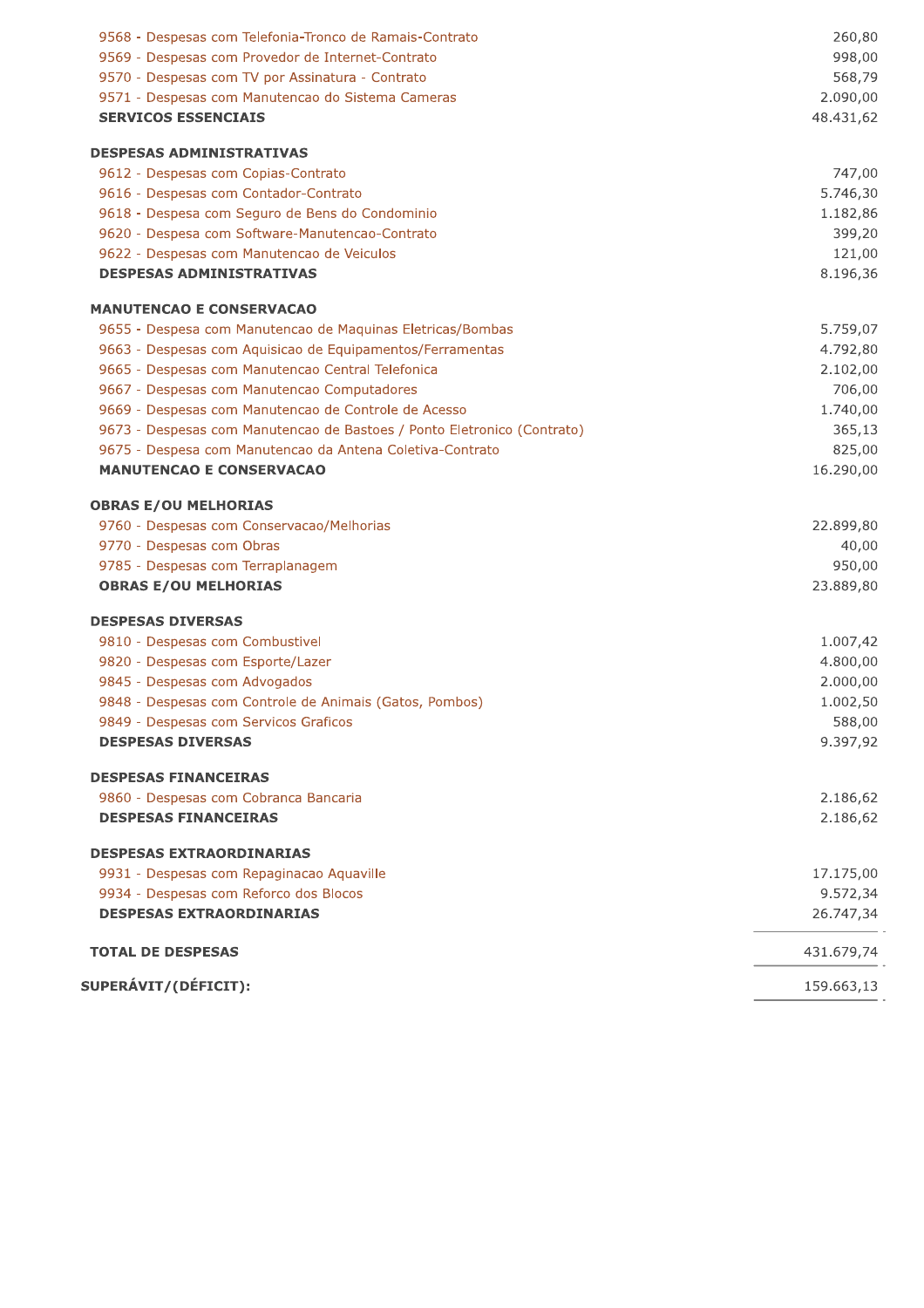De 01. Junho 2020<br>Até 30. Junho 2020 Em Aberto Fechado

| Data de<br>pagamento | Fatura/Recibo                                        | <b>Fornecedor</b>                                         | <b>Total</b> | <b>Total</b><br><b>Efetuado</b> |
|----------------------|------------------------------------------------------|-----------------------------------------------------------|--------------|---------------------------------|
| 1 01.06.2020         | CUMBUSTIVEL 06/2020                                  | Funcionario                                               | 3.280,00     | 3.280,00                        |
| 2 01.06.2020         | ENERGIA ELETRICA 06/2020                             | <b>COELCE</b>                                             | 3.852,61     | 3.852,61                        |
| 3 01.06.2020         | MONTENEGRO PAGAMENTO A<br><b>MENOR</b>               | Funcionario                                               | 700,00       | 700,00                          |
| 4 01.06.2020         | <b>NF 23520</b>                                      | LOQUICENTER COM DE EQUIPAMENTOS<br><b>IND</b>             | 570,37       | 570,37                          |
| 5 01.06.2020         | <b>NF 23522</b>                                      | LOQUICENTER COM DE EQUIPAMENTOS<br><b>IND</b>             | 602,91       | 602,91                          |
| 6 01.06.2020         | <b>NF 525</b>                                        | TRANS FRET SERVICOS DE<br><b>FRETAMENTO LTDA</b>          | 4.260,00     | 4.260,00                        |
| 7 01.06.2020         | <b>NF 6207</b>                                       | LOQUICENTER COM DE EQUIPAMENTOS<br><b>IND</b>             | 51,70        | 51,70                           |
| 8 01.06.2020         | <b>NF 6208</b>                                       | LOQUICENTER COM DE EQUIPAMENTOS<br><b>IND</b>             | 51,70        | 51,70                           |
| 9 01.06.2020         | <b>NF 6209</b>                                       | LOQUICENTER COM DE EQUIPAMENTOS<br><b>IND</b>             | 51,70        | 51,70                           |
| 10 01.06.2020        | NF 92417                                             | SIMAG COM. VAREJISTA DE PRODUTOS<br>DOMISSANITARIOS LTDA  | 333,70       | 333,70                          |
| 11 01.06.2020        | <b>RECIBO</b>                                        | SERVIÇOS PRESTADOS                                        | 400,00       | 400,00                          |
| 12 01.06.2020        | V.T DIVERSOS JUNHO                                   | Funcionario                                               | 397,20       | 397,20                          |
| 13 01.06.2020        | V.T METROPOLITANO JUNHO                              | Funcionario                                               | 409,40       | 409,40                          |
|                      |                                                      |                                                           | 14.961,29    | 14.961,29                       |
| 14 02.06.2020        | ENERGIA ELETRICA 06/2020                             | <b>COELCE</b>                                             | 2.749,29     | 2.749,29                        |
| 15 02.06.2020        | PENSÃO ALIMEN 05/2020 ALAN<br><b>JORGE</b>           | Funcionario                                               | 221,61       | 221,61                          |
| 16 02.06.2020        | PENSÃO ALIMEN 05/2020 LUIS<br><b>EDUARDO</b>         | Funcionario                                               | 319,42       | 319,42                          |
| 17 02.06.2020        | <b>RECIBO</b>                                        | A.L GRAFICA RAPIDA                                        | 216,00       | 216,00                          |
| 18 02.06.2020        | RESCISÃO ANTONIO GOMES                               | Funcionario                                               | 7.107,50     | 7.107,50                        |
| 19 02.06.2020        | RESCISÃO ERIALDO BATISTA                             | Funcionario                                               | 4.169,46     | 4.169,46                        |
|                      |                                                      |                                                           | 14.783,28    | 14.783,28                       |
| 20 03.06.2020        | APRESENTAÇÃO DIA DOS<br><b>NAMORADOS</b>             | <b>SERVIÇOS PRESTADOS</b>                                 | 350,00       | 350,00                          |
| 21 03.06.2020        | FGTS 03/2020                                         | MINISTERIO DO TRABALHO                                    | 255,47       | 255,47                          |
| 22 03.06.2020        | FGTS 03/2020 DEMITIDOS                               | MINISTERIO DO TRABALHO                                    | 10,51        | 10,51                           |
| 23 03.06.2020        | FGTS RESCISÓRIO ANTONIO<br><b>GOMES</b>              | Funcionario                                               | 9.869,52     | 9.869,52                        |
| 24 03.06.2020        | FGTS RESCISÓRIO ERIALDO<br><b>BATISTA</b>            | Funcionario                                               | 3.202,84     | 3.202,84                        |
| 25 03.06.2020        | <b>RECIBO 05/2020</b>                                | M A P ASSESSORIA                                          | 2.000,00     | 2.000,00                        |
| 26 03.06.2020        | SERVIÇOS PRESTADOS 18.05 A Funcionario<br>21.05.2020 |                                                           | 320,00       | 320,00                          |
| 27 03.06.2020        | V.T APRENDIZ JUNHO                                   | Funcionario                                               | 769,20       | 769,20                          |
|                      |                                                      |                                                           | 16.777,54    | 16.777,54                       |
| 28 04.06.2020        | <b>NF 23521</b>                                      | LOQUICENTER COM DE EQUIPAMENTOS<br><b>IND</b>             | 544,99       | 544,99                          |
| 29 04.06.2020        | <b>NF 239</b>                                        | ANTONIO JOSIMARIO SANTOS SILVA                            | 3.611,00     | 3.611,00                        |
| 30 04.06.2020        | <b>NF 296</b>                                        | MARIA ERIDAM CASTELO BRANCO<br><b>CARDOSO</b>             | 1.469,00     | 1.469,00                        |
| 31 04.06.2020        | <b>NF 312</b>                                        | ANDRE BRINGEL INDUSTRIA DE AGUAS<br><b>ENVASADAS LTDA</b> | 312,00       | 312,00                          |
| 32 04.06.2020        | NF 6529 BLOCOS                                       | <b>NACIONAL GAS</b>                                       | 5.989,26     | 5.989,26                        |
| 33 04.06.2020        | <b>RECIBO</b>                                        | <b>COMPRAS DIVERSAS</b>                                   | 200,00       | 200,00                          |
|                      |                                                      |                                                           | 12.126,25    | 12.126,25                       |
| 34 05.06.2020        | <b>FERIAS 06/2020</b>                                | Funcionario                                               | 2.778,56     | 2.778,56                        |
| 35 05.06.2020        | <b>NF 118</b>                                        | JOSE MARIA DO NASCIMENTO JUNIOR                           | 1.051,00     | 1.051,00                        |
| 36 05.06.2020        | <b>NF 1221</b>                                       | WORLD DIGITAL SOLUCOES<br><b>INTELIGENTE LTDA</b>         | 747,00       | 747,00                          |
| 37 05.06.2020        | <b>NF 125</b>                                        | JONAS DE JESUS DO NASCIMENTO                              | 9.499,00     | 9.499,00                        |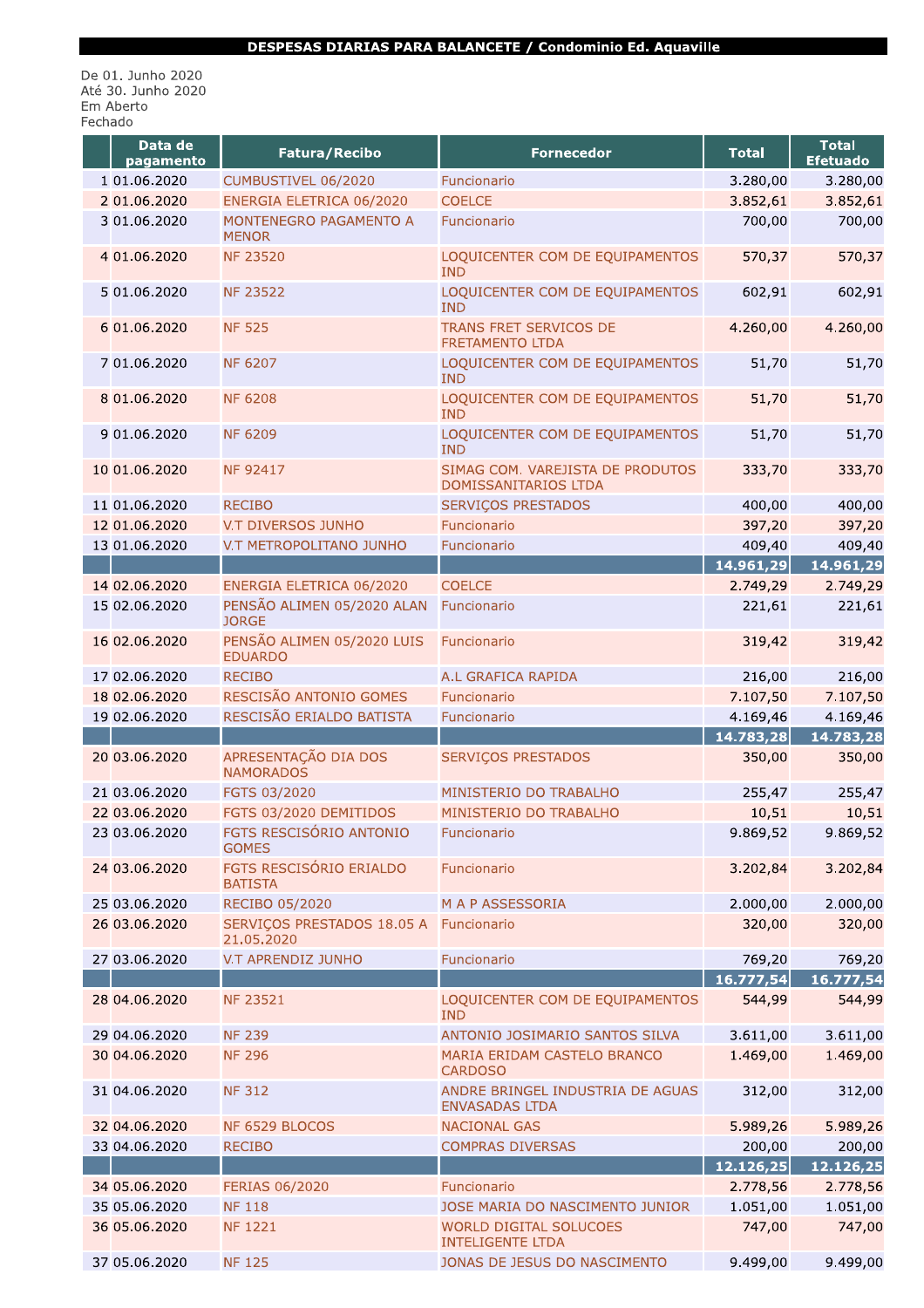| 38 05.06.2020 | NF 437 03/03 LUMINÁRIAS                                 | SHOMEI ILUMINACAO EIRELI                                 | 12.675,00 | 12.675,00 |
|---------------|---------------------------------------------------------|----------------------------------------------------------|-----------|-----------|
| 39 05.06.2020 | NF438400                                                | <b>MUNDIAL</b>                                           | 640,00    | 640,00    |
| 40 05.06.2020 | <b>NF 5056</b>                                          | <b>GERENCIAL CONTABILIDADE</b>                           | 2.873,15  | 2.873,15  |
| 41 05.06.2020 | <b>NF 5056</b>                                          | <b>GERENCIAL CONTABILIDADE</b>                           | 2.873,15  | 2.873,15  |
| 42 05.06.2020 | <b>NF 58049</b>                                         | <b>VIP TINTAS LTDA</b>                                   | 1.680,00  | 1.680,00  |
| 43 05.06.2020 | SERVIÇOS PRESTADOS                                      | Funcionario                                              | 870,00    | 870,00    |
|               | <b>GERMANO</b>                                          |                                                          |           |           |
|               |                                                         |                                                          | 35.686,86 | 35.686,86 |
| 44 08.06.2020 | <b>NF438595</b>                                         | <b>MUNDIAL</b>                                           | 246,28    | 246,28    |
| 45 08.06.2020 | NF 606 01/02                                            | A L S CAFE INDUSTRIA DE TINTAS LTDA                      | 2.857,50  | 2.857,50  |
| 46 08.06.2020 | NF 4137 BLOCOS                                          | <b>NACIONAL GAS</b>                                      | 7.218,27  | 7.218,27  |
| 47 08.06.2020 | APÓLICE 116214000679 JUNHO PORTO SEGURO<br>03/06        |                                                          | 447,26    | 447,26    |
| 48 08.06.2020 | <b>ISS</b>                                              | PREFEITURA DE AQUIRAZ                                    | 261,43    | 261,43    |
| 49 08.06.2020 | <b>ISS</b>                                              | PREFEITURA DE AQUIRAZ                                    | 61,95     | 61,95     |
| 50 08.06.2020 | <b>NF 1105</b>                                          | FRANCISCO MIGUEL DE FREITAS                              | 1.170,00  | 1.170,00  |
| 51 08.06.2020 | <b>NF 2223</b>                                          | CASA DO HORTICULTOR COM E REPRES<br><b>LTDA</b>          | 670,00    | 670,00    |
| 52 08.06.2020 | NF 2525 / 2526 / 2527                                   | VM LOCAÇÃO DE EQUIPAMENTOS LTDA                          | 762,00    | 762,00    |
| 53 08.06.2020 | <b>NF 2548</b>                                          | TAVARES & NOBRE SUPERMERCADOS<br><b>LTDA</b>             | 1.400,00  | 1.400,00  |
| 54 08.06.2020 | NF 7880 1/3                                             | BORGES COMERCIAL LTDA                                    | 5.332,50  | 5.332,50  |
| 55 08.06.2020 | <b>NF 92468</b>                                         | SIMAG COM. VAREJISTA DE PRODUTOS<br>DOMISSANITARIOS LTDA | 228,00    | 228,00    |
| 56 08.06.2020 | TRONCO RAMAIS 05/2020                                   | MSN ADMINISTRACAO DE<br>RESTAURANTE E HOTEIS LTDA        | 260,80    | 260,80    |
| 57 08.06.2020 | <b>V.T OBRA JUNHO</b>                                   | Funcionario                                              | 590,00    | 590,00    |
|               |                                                         |                                                          | 21.505,99 | 21.505,99 |
| 58 09.06.2020 | 02 TERMOMETRO                                           | <b>COMPRAS DIVERSAS</b>                                  | 600,00    | 600,00    |
| 59 09.06.2020 | COMPLEMENTO DE SALARIO                                  | Funcionario                                              | 1.315,12  | 1.315,12  |
| 60 09.06.2020 | NF 1348680                                              | INDAIA BRASIL AGUAS MINERAIS LTDA                        | 164,91    | 164,91    |
| 61 09.06.2020 | <b>NF 205</b>                                           | FRANCISCO NEUTON DE SOUSA                                | 1.225,00  | 1.225,00  |
|               |                                                         |                                                          |           |           |
| 62 09.06.2020 | <b>NF 2237</b>                                          | ROMMEL BORGES PINTO                                      | 2.715,70  | 2.715,70  |
|               |                                                         |                                                          | 6.020,73  | 6.020,73  |
| 63 10.06.2020 | <b>JUNHO/2020</b>                                       | <b>SKY BRASIL SERVICOS LTDA</b>                          | 568,79    | 568,79    |
| 64 10.06.2020 | <b>NF 181</b>                                           | SOUSA PETROLEO E SERVIÇOS LTDA                           | 634,15    | 634,15    |
| 65 10.06.2020 | NF 21943960 ODONTO                                      | <b>HAPVIDA</b>                                           | 704,22    | 704,22    |
| 66 10.06.2020 | NF 21947003                                             | <b>HAPVIDA</b>                                           | 14.378,13 | 14.378,13 |
|               |                                                         |                                                          | 16.285,29 | 16.285,29 |
| 67 12.06.2020 | <b>COMPLEMENTO DE SALARIO</b>                           | Funcionario                                              | 1.128,64  | 1.128,64  |
| 68 12.06.2020 | <b>NF737</b>                                            | JNE SERVICOS DE INST. MANUT. DE INF<br>E SEGURANCA LTDA  | 2.090,00  | 2.090,00  |
| 69 12.06.2020 | NF 145 02/03                                            | CARLOS ROGERIO RIBEIRO                                   | 4.500,00  | 4.500,00  |
| 70 12.06.2020 | AJUDA ADM 06/2020                                       | <b>ADMINISTRADOR</b>                                     | 5.000,00  | 5.000,00  |
| 71 12.06.2020 | APÓLICE 350141 06/2020                                  | TOKIO MARINE SEGURADORA S. A.                            | 735,60    | 735,60    |
| 72 12.06.2020 | APRESENTAÇÃO DIA DOS<br><b>NAMORADOS</b>                | SERVIÇOS PRESTADOS                                       | 350,00    | 350,00    |
| 73 12.06.2020 | ENERGIA ELETRICA 06/2020                                | <b>COELCE</b>                                            | 14.571,95 | 14.571,95 |
| 74 12.06.2020 | NF 30 PRIMEIRA QUINZENA                                 | BELVIDA DISTRIBUIDORA DE EVENTOS<br>E PAISAGISMO LTDA    | 1.000,00  | 1.000,00  |
| 75 12.06.2020 | NF 439236                                               | <b>MUNDIAL</b>                                           | 2.502,00  | 2.502,00  |
| 76 12.06.2020 | NF 4652 02/02                                           | MYRTON CABRAL NETO - EPP                                 | 999,90    | 999,90    |
| 77 12.06.2020 | PRIMEIRA QUINZENA DE JUNHO Funcionario                  |                                                          | 540,00    | 540,00    |
| 78 12.06.2020 | PRIMEIRA QUINZENA DE JUNHO Funcionario                  |                                                          | 30.320,00 | 30.320,00 |
| 79 12.06.2020 | PRIMEIRA QUINZENA DE JUNHO Funcionario<br><b>ALANE</b>  |                                                          | 625,00    | 625,00    |
| 80 12.06.2020 | PRIMEIRA QUINZENA DE JUNHO Funcionario<br><b>CLISIO</b> |                                                          | 400,00    | 400,00    |
| 81 12.06.2020 | <b>RECIBO</b>                                           | PET GULA COMERCIO E SERVIÇOS LTDA                        | 272,00    | 272,00    |
|               |                                                         |                                                          | 65.035,09 | 65.035,09 |
| 82 15.06.2020 | NF 00662919                                             | DIMAS DE MELO PIMENTA SISTEMA DE<br>PONTO E ACESSO LTDA  | 163,13    | 163,13    |
| 83 15.06.2020 | <b>NF 28938</b>                                         | <b>LAFAIETE TINTAS</b>                                   | 1.212,90  | 1.212,90  |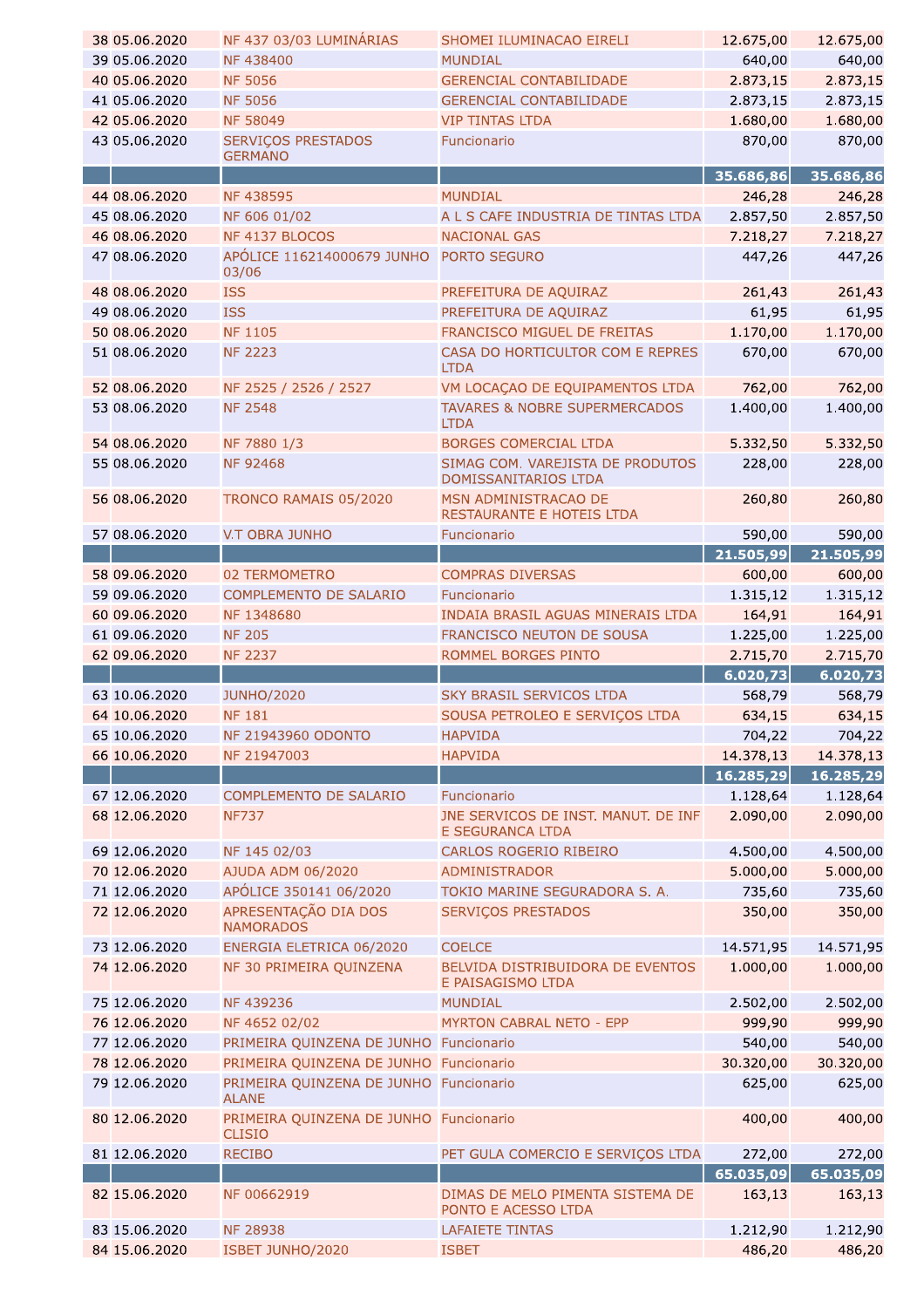| 85 15.06.2020                    | <b>NF 012</b>                           | PIETRO VALENTE                                              | 985,00          | 985,00          |
|----------------------------------|-----------------------------------------|-------------------------------------------------------------|-----------------|-----------------|
| 86 15.06.2020                    | <b>NF 14</b>                            | <b>FABIO VIEIRA DE CASTRO</b>                               | 2.328,75        | 2.328,75        |
| 87 15.06.2020                    | NF 1889935                              | TRES CORAÇOES ALIMENTOS                                     | 105,49          | 105,49          |
| 88 15.06.2020                    | <b>NF 2468</b>                          | <b>BBADV - SERVICOS DE COBRANCA</b><br><b>EIRELI</b>        | 2.000,00        | 2.000,00        |
| 89 15.06.2020                    | <b>NF 285</b>                           | <b>G R V FORTAL</b>                                         | 1.461,00        | 1.461,00        |
| 90 15.06.2020                    | <b>RECIBO</b>                           | <b>COMPRAS DIVERSAS</b>                                     | 200,00          | 200,00          |
| 91 15.06.2020                    | SERVIÇOS PRESTADOS<br><b>MONTENEGRO</b> | Funcionario                                                 | 1.200,00        | 1.200,00        |
|                                  |                                         |                                                             | 10.142,47       | 10.142,47       |
| 92 16.06.2020                    | <b>NF 239</b>                           | ANTONIO JOSIMARIO SANTOS SILVA                              | 3.438,50        | 3.438,50        |
| 93 16.06.2020                    |                                         | Funcionario                                                 |                 |                 |
|                                  | COMPLEMENTO DE SALARIO                  |                                                             | 326,44          | 326,44          |
| 94 16.06.2020                    | ENERGIA ELETRICA 06/2020                | <b>COELCE</b>                                               | 131,51          | 131,51          |
| 95 16.06.2020                    | <b>PALHAS CARNAUBA</b>                  | <b>COMPRAS DIVERSAS</b>                                     | 1.500,00        | 1.500,00        |
| 96 16.06.2020                    | PRIMEIRA QUINZENA DE JUNHO Funcionario  |                                                             | 400,00          | 400,00          |
| 97 16.06.2020                    | RECIBO SAO JOAO                         | <b>SERVIÇOS DIVERSOS</b>                                    | 850,00          | 850,00          |
|                                  |                                         |                                                             | 6.646,45        | 6.646,45        |
| 98 17.06.2020                    | <b>NF 526</b>                           | TRANS FRET SERVICOS DE<br><b>FRETAMENTO LTDA</b>            | 4.473,00        | 4.473,00        |
|                                  |                                         |                                                             | 4.473,00        | 4.473,00        |
| 99 18.06.2020                    | <b>NF 13978</b>                         | URSULA ANDREA ALMEIDA BARROS<br>PONTE-ME                    | 1.145,00        | 1.145,00        |
| 100 18.06.2020                   | NF62607                                 | CLARUS COMERCIO DE EPIS E<br><b>FERRAMENTAS</b>             | 207,30          | 207,30          |
|                                  |                                         |                                                             | 1.352,30        | 1.352,30        |
| 101 19.06.2020                   | INSS 2100 05/2020                       | MINISTERIO DA FAZENDA                                       | 43.131,23       | 43.131,23       |
| 102 19.06.2020                   | IRRF FOLHA 0561 05/2020                 | MINISTERIO DA FAZENDA                                       | 624,09          | 624,09          |
| 103 19.06.2020                   | <b>NF 273</b>                           | J S DE HOLANDA ME                                           | 950,00          | 950,00          |
| 104 19.06.2020                   | <b>NF49410</b>                          | <b>AVIPEC</b>                                               | 283,82          | 283,82          |
| 105 19.06.2020                   | <b>NF 7853</b>                          | ABF COMERCIO E SERVICOS DE<br>PISCINAS LTDA                 | 249,84          | 249,84          |
| 106 19.06.2020                   | <b>NF 92554</b>                         | SIMAG COM. VAREJISTA DE PRODUTOS                            | 281,00          | 281,00          |
|                                  |                                         | DOMISSANITARIOS LTDA                                        |                 |                 |
|                                  |                                         |                                                             |                 | 45.519,98       |
|                                  |                                         | <b>CLARO</b>                                                | 45.519,98       |                 |
| 107 22.06.2020                   | <b>FATURA JUNHO</b><br><b>NF440080</b>  |                                                             | 689,54          | 689,54          |
| 108 22.06.2020                   |                                         | <b>MUNDIAL</b>                                              | 960,00          | 960,00          |
| 109 22.06.2020                   | NF 681899 1/3                           | CARMEHIL COMERCIAL ELETRICA LTDA                            | 997,00          | 997,00          |
| 110 22.06.2020                   | NF 681899 2/3                           | CARMEHIL COMERCIAL ELETRICA LTDA                            | 997,00          | 997,00          |
| 111 22.06.2020                   | NF 126476                               | DOMINGOS ARAUJO NETO COMERCIO E<br><b>INDUSTRIAL LTDA</b>   | 1.659,00        | 1.659,00        |
| 112 22.06.2020                   | NF 41199                                | VETCOM DIST. DE RACOES EIRELI ME                            | 1.002,50        | 1.002,50        |
| 113 22.06.2020                   | ENERGIA ELETRICA 06/2020                | <b>COELCE</b>                                               | 190,05          | 190,05          |
| 114 22.06.2020                   | ENERGIA ELETRICA 06/2020                | <b>COELCE</b>                                               | 63,45           | 63,45           |
| 115 22.06.2020                   | ENERGIA ELETRICA 06/2020                | <b>COELCE</b>                                               | 5.086,80        | 5.086,80        |
| 116 22.06.2020                   | NF 1037                                 | DEBORAH KELLY SOUSA OLIVEIRA - ME                           | 560,00          | 560,00          |
| 117 22.06.2020                   | NF 13957 03/03                          | URSULA ANDREA ALMEIDA BARROS                                | 607,67          | 607,67          |
|                                  |                                         | PONTE-ME                                                    |                 |                 |
|                                  |                                         |                                                             | 12.813,01       | 12.813,01       |
| 118 23.06.2020                   | NF 2688 / 2689 / 2694 / 2698 -<br>01/06 | <b>COMERCIAL DE MADEIRAS JUREMA</b><br><b>LTDA</b>          | 10.468,00       | 10.468,00       |
| 119 23.06.2020                   | <b>RECIBO</b>                           | <b>COMPRAS DIVERSAS</b>                                     | 551,00          | 551,00          |
| 120 23.06.2020                   | RECIBO SAO JOAO 2/2                     | <b>SERVIÇOS DIVERSOS</b>                                    | 850,00          | 850,00          |
|                                  |                                         |                                                             | 11.869,00       | 11.869,00       |
| 121 24.06.2020                   | NF 58902 1/2                            | <b>PETROLUSA</b>                                            | 1.195,70        | 1.195,70        |
| 122 24.06.2020                   | PALHAS CARNAUBA                         | <b>COMPRAS DIVERSAS</b>                                     | 500,00          | 500,00          |
|                                  |                                         |                                                             | 1.695,70        | 1.695,70        |
| 123 25.06.2020                   | <b>NF 1613</b>                          | TecTreina Com e Serv Ltda                                   | 399,20          | 399,20          |
| 124 25.06.2020                   | <b>JULHO - 2020 METROPOLITANO</b>       | <b>SINDIONIBUS</b>                                          | 1.117,00        | 1.117,00        |
| 125 25.06.2020                   | JULHO - 2020 URBANO                     | <b>SINDIONIBUS</b>                                          |                 |                 |
|                                  |                                         |                                                             | 3.168,00        | 3.168,00        |
| 126 25.06.2020                   | NF 1354641                              | INDAIA BRASIL AGUAS MINERAIS LTDA                           | 123,68          | 123,68          |
| 127 25.06.2020                   | NF 151083                               | <b>BRASIL TINTAS</b>                                        | 796,00          | 796,00          |
| 128 25.06.2020<br>129 25.06.2020 | NF 1607<br><b>NF 239</b>                | TecTreina Com e Serv Ltda<br>SOUSA PETROLEO E SERVIÇOS LTDA | 998,00<br>75,10 | 998,00<br>75,10 |